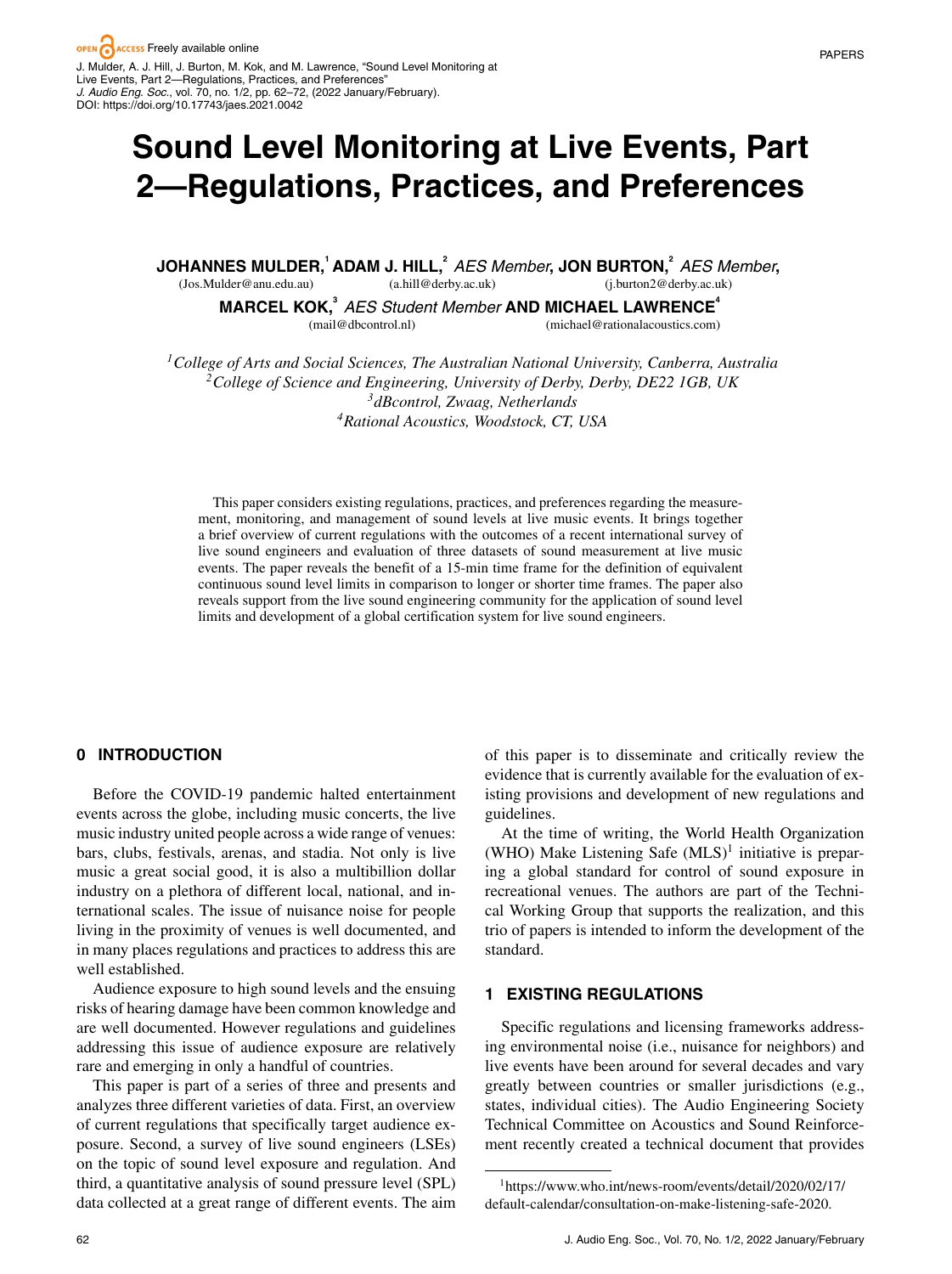Table 1. European examples of  $L_{Aeq}$  limits regulated to reduce audience exposure to high sound levels. A and C indicate the weighting; F indicates a fast integration time (125 ms).

| Country                                                                        |                                    | LAeq (dB) Time (min) Additional |                                                                                                                          |
|--------------------------------------------------------------------------------|------------------------------------|---------------------------------|--------------------------------------------------------------------------------------------------------------------------|
| Belgium<br>France<br>Germany <sup>2</sup><br><b>Netherlands</b><br>Switzerland | 100/102<br>102<br>99<br>103<br>100 | 60/15<br>15<br>30<br>15<br>60   | $L_{\text{Ceq}, 15\text{min}} = 118 \text{ dBC}$<br>$L_{Cpeak}$ < 135 dBC<br>$L_{Cpeak} < 140$ dBC<br>$L_{AF}$ < 125 dBA |

a detailed overview [1]. Currently there is no standard approach to sound level rules and regulations. Discrepancies exist in the metrics used to specify maxima but also in how and where to measure, how to store the data, and what additional actions to take (e.g., providing hearing protection, maintaining adequate distance between patrons and the sound system, or providing quiet rest areas) [2].

In 2020 a systematic literature review was realized for MLS [3], including a historical overview. The first law concerning audience exposure and hearing damage risk mitigation came into effect in Switzerland in 1999, followed by Sweden in 2004, Germany in 2007, and several other European countries. The German rules are framed as an industry norm (DIN - German Institute for Standardization), which is not enforced, but concert and event promoters are liable for hearing damage sustained during a specific concert or event and consequentially need to measure and document sound levels to demonstrate compliance with the norm [4].

Another approach to this issue emerged in the Netherlands in 2013 where a sound level maximum was adopted in a covenant between the health department, hearing protection agencies, and event industry [5, 6]. Most of these rules stipulate a maximum A-weighted equivalent continuous sound level  $(L_{Aeq})$  of or around 100 dB  $L_{Aeq,60min}$  (Table 1). The use of 100 dB can be traced back to a recommendation made by the WHO in 1999 [7]. Some jurisdictions have added a shorter, secondary limit (such as  $102$  dB  $L_{Aeq,15min}$ in the Flemish region of Belgium) to allow for the dynamic range that is common at pop music concerts and events [5].

Discrepancies emerge when considering when, where, and how to measure, monitor, and document sound levels. In several countries the expectation is that the measurement microphone is positioned at the front of house mix position (FOH), whereas in other countries the measurement must take place in, or in reference to, the loudest position that is accessible to the audience. Few of these rules have been systemically evaluated, and data regarding infringement is only available anecdotally.

# **2 LIVE SOUND ENGINEERS SURVEY**

A survey was designed as an industry practitioners' consultation regarding experiences with and preferences for sound level monitoring and management practices. *Sound Levels in Music Venues, a survey of Live Sound Engineers* ran from July to September 2020, targeting live sound professionals worldwide, with ethics approval from the National Acoustic Laboratory, the research division of Hearing Australia. Qualtrics (Qualtrics, Provo, UT) was used as the survey platform and SPSS 27 (IBM, New York, NY) for statistical analysis. To maximize reach, the survey was translated into Mandarin, Portuguese, Spanish, and French. Questions were directly informed by discussions at the MLS meeting in 2020, where the development of a global standard was central on the agenda.

To contextualize respondents' answers, related topics were surveyed including demographics, education level, hearing health, familiarity with key technical terms, experience with sound level monitoring and management practices, and attitudes toward sound level regulations. The survey also assessed the desirability of a certification system for LSEs, specifically concerning the measurement and management of sound levels at entertainment events. This last topic, as well as the educational topics, surveyed were previously presented in an Audio Engineering Society Education Conference paper [8].

#### **2.1 Survey Response: Demographics**

Out of 2,389 responses, 1,651 were complete. Of the incomplete survey responses, 84 were 80% or more complete and therefore included in the analysis. The survey system disambiguates between "skipped" (the respondent did not answer the question) and "system missing" (the respondent ended the survey before the question).

Overall, the 1,735 responses considered complete spanned 63 countries. More than half came from three countries: the UK (409, 23.6%), Brazil (295, 17.0%), and USA (213, 12.3%). The next quartile consisted of Norway (101, 5.8%), Australia (76, 4.4%), Germany (65, 3.7%), Finland  $(61, 3.5\%)$ , and Switzerland  $(42, 2.4\%)$ . Some of the world's largest countries had relatively low response rates, such as China (36, 2.1%) and India (11, 0.7%).

As the data indicates, there is no relation between a nation's population size and the number of responses. The gender imbalance for the LSE profession is well documented [9, 10]. From the completed responses 93.6% of respondents selected male, 4.2% female, 0.7% nonbinary, and 1.3% preferred not to say. The responses from China stood out with this question; from the 36 responses onequarter (9 respondents) selected female. From several countries including Belgium and the Netherlands, there were no respondents who selected female.

#### *2.1.1 Age and Professional Tenure*

Age was surveyed in bands of five years ranging from below 20 to over 60. The 31–35 age band (18%) was the largest group, followed by 36–40 (16%), 41–45 (13.1%), and 25–30 (12.5%). Professional tenure was surveyed in steps of five years, up to 15 years and over (Table 2). Nearly half of the respondents had worked as an LSE for more than 15 years (49%), which was more than double the number

<sup>&</sup>lt;sup>2</sup>The German value differs in that it is averaged in blocks of 30 min and not a running average.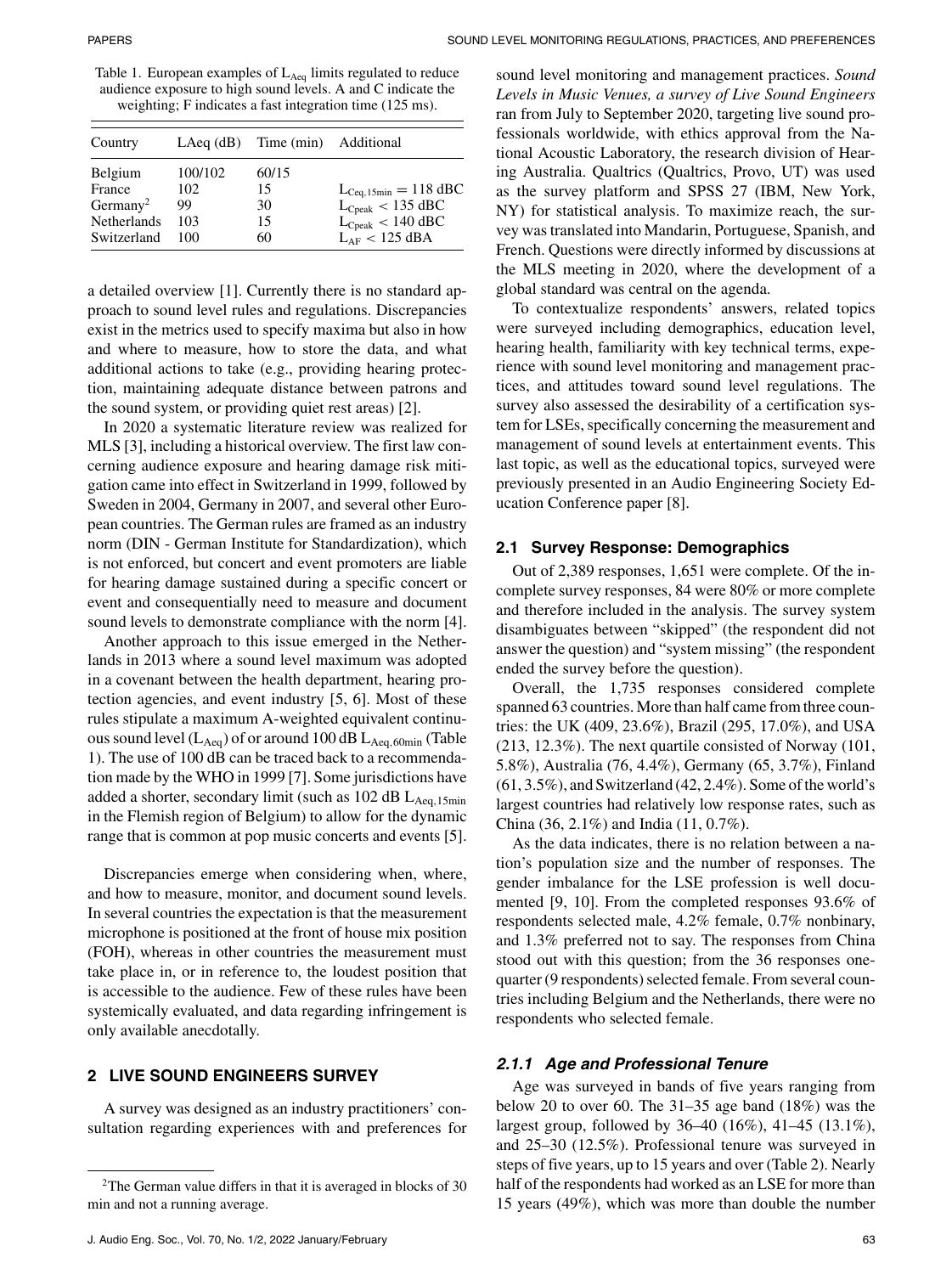Table 2. Age and professional tenure ( $pn = prefer not to say, no$ ) response  $n = 3$ ).

|       |           |       | Tenure (years) |                             |     |       |
|-------|-----------|-------|----------------|-----------------------------|-----|-------|
|       |           | $<$ 5 | $5 - 10$       | $10 - 15$                   | >15 | Total |
| Age   | ${<}20$   | 33    | 6              | 0                           | 0   | 39    |
|       | $21 - 25$ | 73    | 75             | 7                           | 0   | 155   |
|       | $26 - 30$ | 30    | 139            | 49                          | 3   | 221   |
|       | $31 - 35$ | 24    | 78             | 146                         | 58  | 306   |
|       | $36 - 40$ | 12    | 28             | 89                          | 145 | 274   |
|       | $41 - 45$ | 5     | 13             | 30                          | 177 | 225   |
|       | $46 - 50$ | 2     | 10             | 12                          | 165 | 189   |
|       | $51 - 55$ | 7     | 1              | 6                           | 140 | 154   |
|       | $56 - 60$ | 2     | 0              | $\mathcal{D}_{\mathcal{L}}$ | 78  | 82    |
|       | >60       | 0     | 3              | 4                           | 77  | 84    |
|       | pn        | 0     | 1              | $\Omega$                    | 2   | 3     |
| Total |           | 188   | 354            | 345                         | 845 | 1,732 |

Table 3. Response data: *In your opinion, which sound level metrics are most suitable for prescribing sound level limits? Other: a combination (please describe).*

|         |                   | n     | $\%$ | Valid % |
|---------|-------------------|-------|------|---------|
| Valid   | $L_{Aeq}$         | 745   | 42.9 | 50.4    |
|         | $L_{Ceq}$         | 235   | 13.5 | 15.9    |
|         | $L_{\text{Amax}}$ | 89    | 5.1  | 6.0     |
|         | $L_{\rm{Cpeak}}$  | 125   | 7.2  | 8.5     |
|         | Other             | 285   | 16.4 | 19.3    |
|         | Total             | 1,479 | 85.2 | 100.0   |
| Missing | Skipped           | 65    | 3.7  |         |
|         | System            | 191   | 11.0 |         |
|         | Total             | 256   | 14.8 |         |
| Total   | 1,735             | 100.0 |      |         |

of respondents who indicated 5–10 (20%) or 10–15 (20%) years of professional experience.

## **2.2 Sound Pressure Level Monitoring Preferences**

As indicated previously, central to the survey was the question regarding what LSEs around the world prefer when considering the specific variables within the  $L_{eq}$  sound level monitoring procedure (Table 3).

Responses to "Other, e.g., a combination" included: Aweighted  $L_{eq}$  ( $L_{Aeq}$ ) and C-weighted  $L_{eq}$  ( $L_{Ceq}$ ) (n = 49),  $L_{Aeq}$  and C-weighted peak SPL ( $L_{Cpeak}$ ) (n = 37), and "all four" ( $n = 25$ ). More detailed written responses pointed to the need for metrics for different situations, such as C-weighting for environmental noise  $(n = 27)$  and adaptive approaches to different musical genres  $(n = 15)$  since some genres are typically mixed with significantly more energy in the C-weighted spectrum. A few  $(n = 4)$  respondents mentioned B-weighting as an alternative to the common combination of A and C-weighting.

What followed was a question about the preferred  $L_{eq}$ time frame (Table 4). The responses to "a combination" included answers such as: "depends on the situation" (*n*  $=$  23), combinations of 15 min with longer times [e.g., 30] min, 60 min, or the event duration  $(T)$ ,  $n = 21$ ], combinations of 1 min with a longer time frame [e.g., 5, 15, or 30 min  $(n = 18)$ ], and multiple (three or more) time frames

Table 4. Response data: *In your opinion, what is the most useful averaging time frame for monitoring sound levels at FOH position? Other: a combination (please describe)*.

|         |                  | n     | $\%$  | Valid % |
|---------|------------------|-------|-------|---------|
| Valid   | $15 \text{ min}$ | 522   | 30.1  | 34.0    |
|         | 5 min            | 311   | 17.9  | 20.3    |
|         | 3 min            | 210   | 12.1  | 13.7    |
|         | Other            | 139   | 8.0   | 9.1     |
|         | 1 min            | 135   | 7.8   | 8.8     |
|         | $30 \text{ min}$ | 112   | 6.5   | 7.3     |
|         | $60 \text{ min}$ | 73    | 4.2   | 4.8     |
|         | Skipped          | 32    | 1.8   | 2.1     |
|         | Total            | 1,534 | 88.4  | 100.0   |
| Missing | System           | 201   | 11.6  |         |
| Total   |                  | 1,735 | 100.0 |         |

Table 5. Cross-tabulation of measurement metrics (horizontal) vs. time base (vertical) (missing  $n = 201$ , total  $n = 1735$ ). Chi square:  $\chi^2(35) = 735.553$ ,  $p < 0.001$ . The effect size is medium (Cramer's  $V = 0.310, p < 0.001$ ).

|                  | $L_{Aeq}$ | $L_{\text{Ceq}}$ | $L_{\text{Amax}}$ | $L_{\rm{Cpeak}}$ | Other | Skip | Total |
|------------------|-----------|------------------|-------------------|------------------|-------|------|-------|
| 1 min            | 43        | 24               | 18                | 20               | 25    | 5    | 135   |
| 3 min            | 88        | 42               | 17                | 34               | 21    | 8    | 210   |
| $5 \text{ min}$  | 148       | 56               | 21                | 25               | 52    | 9    | 311   |
| $15 \text{ min}$ | 312       | 76               | 18                | 31               | 72    | 13   | 522   |
| $30 \text{ min}$ | 65        | 21               | 7                 | 5                | 13    | 1    | 112   |
| $60 \text{ min}$ | 44        | 7                | 2                 | 3                | 17    | 0    | 73    |
| Other            | 40        | 8                | 4                 | 3                | 81    | 3    | 139   |
| Skip             | 2         |                  | 0                 |                  | 2     | 26   | 32    |
| Total            | 742       | 235              | 87                | 122              | 283   | 65   | 1,534 |

Table 6. Response data: *Have you worked with any of these noise measurement tools? (Tick all that apply)*.

|                             | n     | %     |
|-----------------------------|-------|-------|
| Sound Level Meter           | 1,443 | 85.6  |
| 10EaZy system               | 513   | 30.4  |
| MeTrao system               | 138   | 8.2   |
| WaveCapture RC3 system      | 238   | 14.1  |
| Smaart system               | 1,335 | 79.2  |
| Simple traffic light system | 729   | 43.2  |
| Total                       | 4.396 | 260.7 |

including T  $(n = 11)$ . A 10-min time frame was mentioned by respondents  $(n = 7)$ .

# *2.2.1 Cross-Tabulation of Sound Level Metrics*

Cross-tabulation of the two sound level metric questions reveals an association between preferred weighting and time frame (Table 5).  $L_{Aeq,15min}$  was most selected ( $n =$ 312), followed by  $L_{Aeq, 5min}$  ( $n = 148$ ).

#### **2.3 Sound Pressure Level Measurement Tools**

The survey asked which sound level measurement and management system(s) respondents had worked with through a multiple response ("tick all that apply") question (Table 6).

When analyzing responses per country (Table 7, for brevity countries with fewer than 30 responses were ex-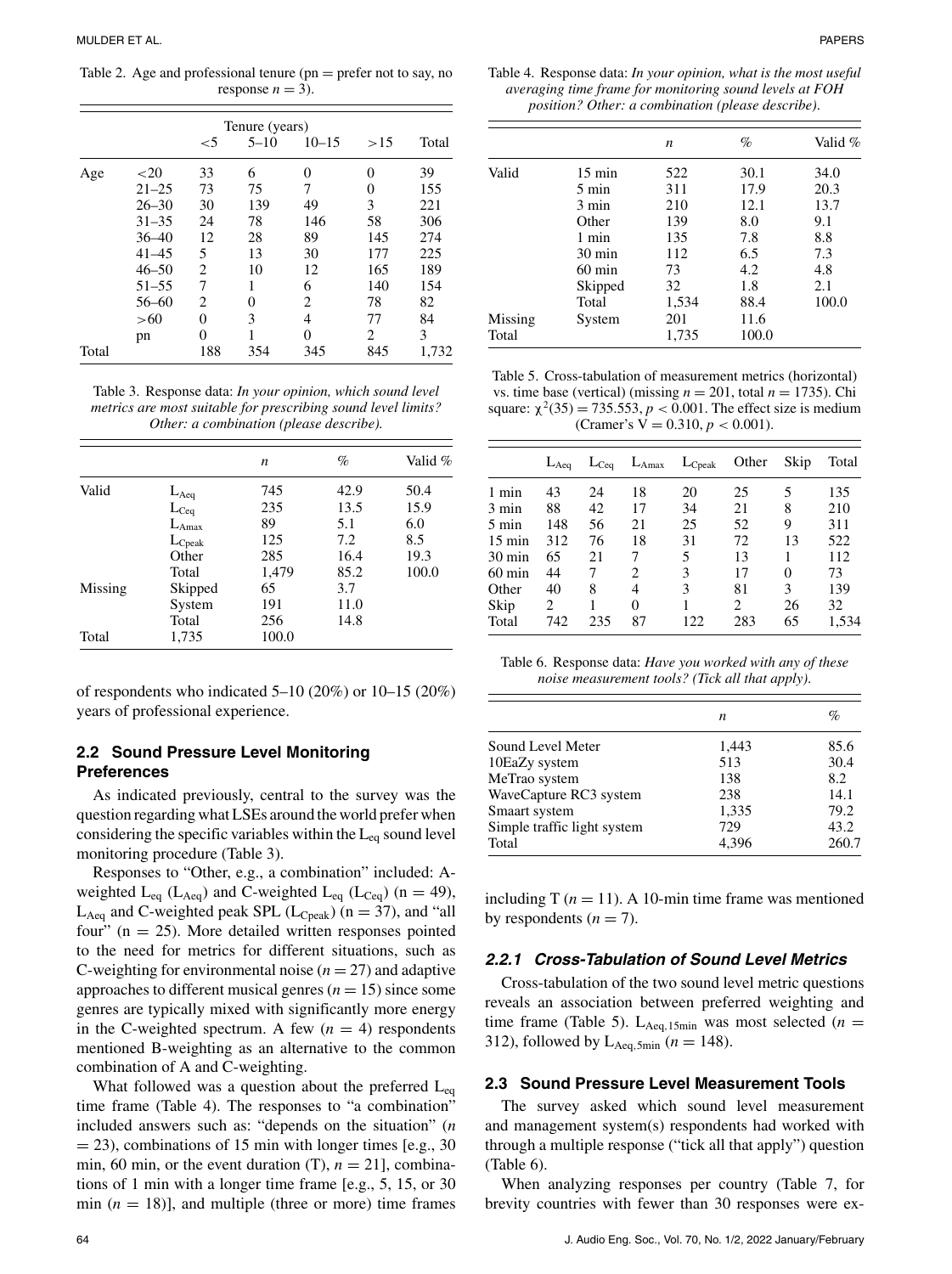Table 7. Measurement tools cross-tabulated per country (*n* > 30). (Chi square cannot be used for such questions.)

|               | Sound Level Meter | 10EaZy | MeTrao   | WaveCapture | Smaart | <b>Traffic Light</b> | Total |
|---------------|-------------------|--------|----------|-------------|--------|----------------------|-------|
| Argentina     | 20                |        | $\Omega$ | $\Omega$    | 19     | 8                    | 22    |
| Australia     | 73                | 16     |          | 9           | 47     | 45                   | 74    |
| <b>Brazil</b> | 242               | 8      |          | 10          | 200    | 31                   | 277   |
| Canada        | 30                |        |          |             | 26     | 10                   | 34    |
| China         | 28                |        |          |             | 15     | 6                    | 36    |
| Denmark       | 37                | 55     |          | 13          | 49     | 21                   | 63    |
| Finland       | 51                | 19     |          |             | 58     | 26                   | 61    |
| France        | 37                | 14     |          |             | 35     | 23                   | 39    |
| Germany       | 48                | 30     | 8        |             | 46     | 28                   | 64    |
| Neth.         | 20                | 18     | 23       | 0           | 23     | 10                   | 30    |
| Norway        | 56                | 67     | 9        | 57          | 80     | 40                   | 97    |
| Switz.        | 39                | 20     | 4        |             | 28     | 17                   | 42    |
| UK.           | 366               | 154    | 49       | 79          | 326    | 295                  | 405   |
| <b>USA</b>    | 198               | 53     | 9        | 22          | 180    | 82                   | 210   |
| Total         | 1,245             | 459    | 118      | 208         | 1,132  | 642                  | 1,454 |

cluded) it can be observed that specialized tools such as 10EaZy (Denmark), MeTrao (the Netherlands), and Wave-Capture (Norway; this firm has ceased operations since the end of 2020) are commonplace in Northwestern Europe but are less common elsewhere. This can be explained by the fact that specialized regulations regarding sound levels in music venues (different than environmental noise regulations) are generally found in Europe [1].

The uptake of Smaart (Rational Acoustics, Woodstock, CT) is promising; however, since the program performs a variety of sound system analysis functions, we cannot be certain how many respondents used its SPL measurement features specifically.<sup>3</sup> Furthermore, this software is often used for transfer function measurement, for which calibration is not necessary, and therefore not necessarily indicative of the presence of a calibrated SPL measurement tool.

# **2.4 Confidence**

To assess respondents' understanding of typical parameters in use for sound level measurements, they were asked to rate their confidence using seven different metrics (Fig. 1). The order of these terms was not randomized in the survey, which may have introduced some bias.

# *2.4.1 Predicting Confidence Using Statistical Regression*

Averaging was used to compute a new variable that expresses the mean confidence using relevant metrics for each respondent. This variable was used in a linear regression to find which of the surveyed variables can predict a greater level of average confidence (Table 8). Variables included questions about the venue size (in terms of audience capacity) respondents worked in most of the time, professional tenure, level of general education, experience with specific SLM (sound level meter) tools (including whether such



Fig. 1. Respondents' confidence using key metrics  $(n = 1,715)$ . Divergent stacked bars, left to right: not at all confident, not confident, neutral, confident (black), and very confident. For example, a majority of respondents are confident using decibels but just over 20% are confidently using the term  $L_{CPeak}$ .

Table 8. Average confidence using sound level metrics. Linear regression:  $R^2 = 0.302$ ,  $F(8,1220) = 65.862$ ,  $p < 0.001$ .

| Unstandardized Coefficients              |       | Standardized<br>Coefficients |             |        |       |
|------------------------------------------|-------|------------------------------|-------------|--------|-------|
|                                          | B     | Std.<br>Error                | <b>Beta</b> | t      | Sig.  |
| (Constant)                               | 2.886 | 0.077                        |             | 37.280 | 0.000 |
| Calibrate Y/N                            | 0.422 | 0.042                        | 0.255       | 9.990  | 0.000 |
| Smaart Y/N                               | 0.284 | 0.048                        | 0.153       | 5.913  | 0.000 |
| 10eazy Y/N                               | 0.208 | 0.040                        | 0.135       | 5.162  | 0.000 |
| Worked with<br>"Sound Guard"             | 0.225 | 0.040                        | 0.151       | 5.595  | 0.000 |
| Highest level of<br>general<br>education | 0.169 | 0.030                        | 0.138       | 5.706  | 0.000 |
| Tenure $> 15$<br>years                   | 0.114 | 0.037                        | 0.078       | 3.041  | 0.002 |
| Venue<br>2,000-10,000                    | 0.114 | 0.049                        | 0.078       | 2.332  | 0.020 |
| Venue $> 10,000$                         | 0.070 | 0.047                        | 0.048       | 1.471  | 0.141 |

tools are calibrated), and whether respondents had ever worked with a "Sound Guard." A Sound Guard is a sound level monitoring specialist usually engaged by event promotors to liaise between stakeholders before, during, and

<sup>3</sup>Smaart can be used with 10EaZy measurement hardware, but that combination was not surveyed as such. A stand-alone SPL measurement only version of Smaart was released in 2020, which was also not covered in this survey.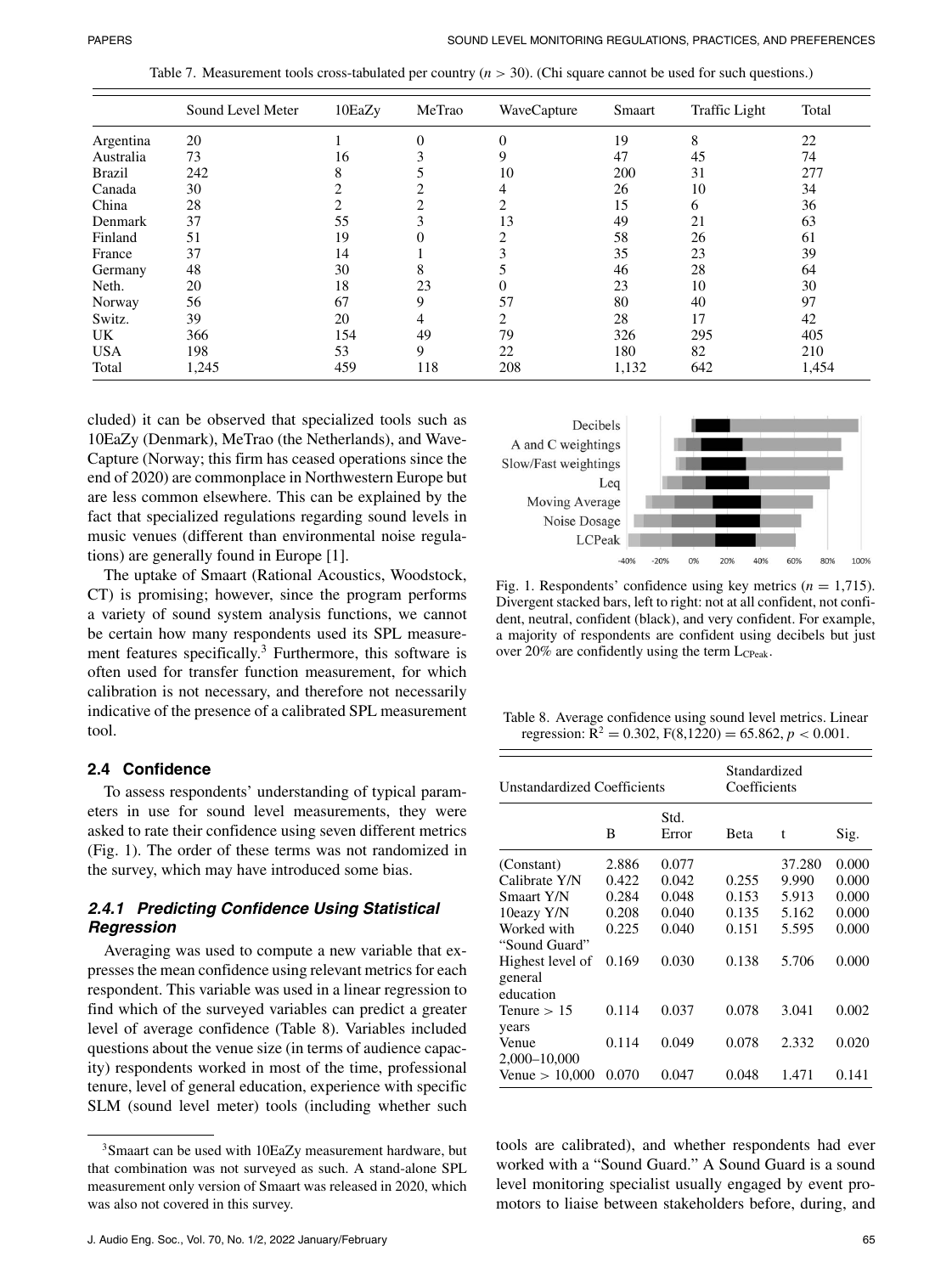

Fig. 2. Response data: *I consider that I am more aware of my exposure to high sound levels than other sound engineers.*  $n =$ 1,488. Divergent stacked bars, left to right: strongly disagree, disagree, neutral, somewhat agree (black), and strongly agree. Overall we see that respondents from Brazil consider themselves more aware than others in comparison to all other countries in the survey data.

after events to ensure sound levels stay within the limit specified in a license [11].

Variables that positively contribute to respondents' average confidence include whether respondents calibrate their SLM, have experience with the specialized software tools Smaart or 10eaZy, and have worked with a Sound Guard. Less important predictors are whether respondents have a postgraduate education, have a tenure greater than 15 years, and are working mostly in medium to large-size venues. Working in the largest category of venue size was shown to be insignificant as a confidence predictor.

#### **2.5 Attitude**

Several questions throughout the survey were included to gauge respondents' attitudes toward sound level exposure and the relevant regulation. The first question was phrased to allow comparison to peers about awareness of sound exposure risks. Interestingly, responses to this question tended to be similar among respondents from the same country and were not correlated with any other survey questions such as education or tenure (Fig. 2). This suggests that answers to these questions are more likely to reveal cultural and national differences rather than professional attitudes.

A Kruskal-Wallis test indicated significant differences in the responses from different countries  $[H(13) = 72.285]$ , *p* < 0.001], and pairwise comparisons showed statistically significant differences between the USA and UK and between Brazil and the UK, Norway, Switzerland, Denmark, Finland, and France.

#### *2.5.1 Responsibility*

A further attitude question was phrased around responsibility (Fig. 3).

When analyzing the response per country (again  $n > 30$ ), the greatest differences emerged when considering the audiences' own responsibilities (Fig. 4). In Switzerland, Finland, and USA, respondents strongly agree with the state-



Fig. 3. Response data: *Who is responsible for protecting audience members' hearing at music concerts and events?* Likert scales left to right: strongly disagree, disagree, neutral, agree (black), and strongly agree. Note: neutral category split to create divergent stacked bar chart. Most respondents agree that FOH engineers are responsible for audience members' hearing and musicians are least responsible.



Fig. 4. Response data: *Who is responsible for protecting audience members' hearing at music concerts and events? Audience Members*, response per country. Divergent stacked bars, left to right: strongly disagree, disagree, neutral, somewhat agree (black), and strongly agree.

ment that audience members should be responsible. On the other hand, in Brazil most respondents disagreed with this statement. A Kruskal-Wallis test indicated that the difference between Brazil and the other countries listed, barring France and Argentina, is significant:  $H(13) = 166.756$ ,  $p <$ 0.001.

## *2.5.2 Certification*

Certification was the topic of an earlier publication [8] but is worth outlining here as an indicator of the scale of support for centralized approaches to issues related to sound levels in music venues. Respondents were asked, again in five-step Likert scales, to indicate their feelings regarding three statements about certification for LSEs (Fig. 5).

#### **2.6 Analysis and Discussion**

The survey outcome has limitations, with nearly half of the responses coming from only three countries. There is no registry of LSEs, and deriving numbers of sound engineers in each country is guesswork at best. Great effort notwithstanding, the authors' combined professional and academic networks did not connect to a great number of engineers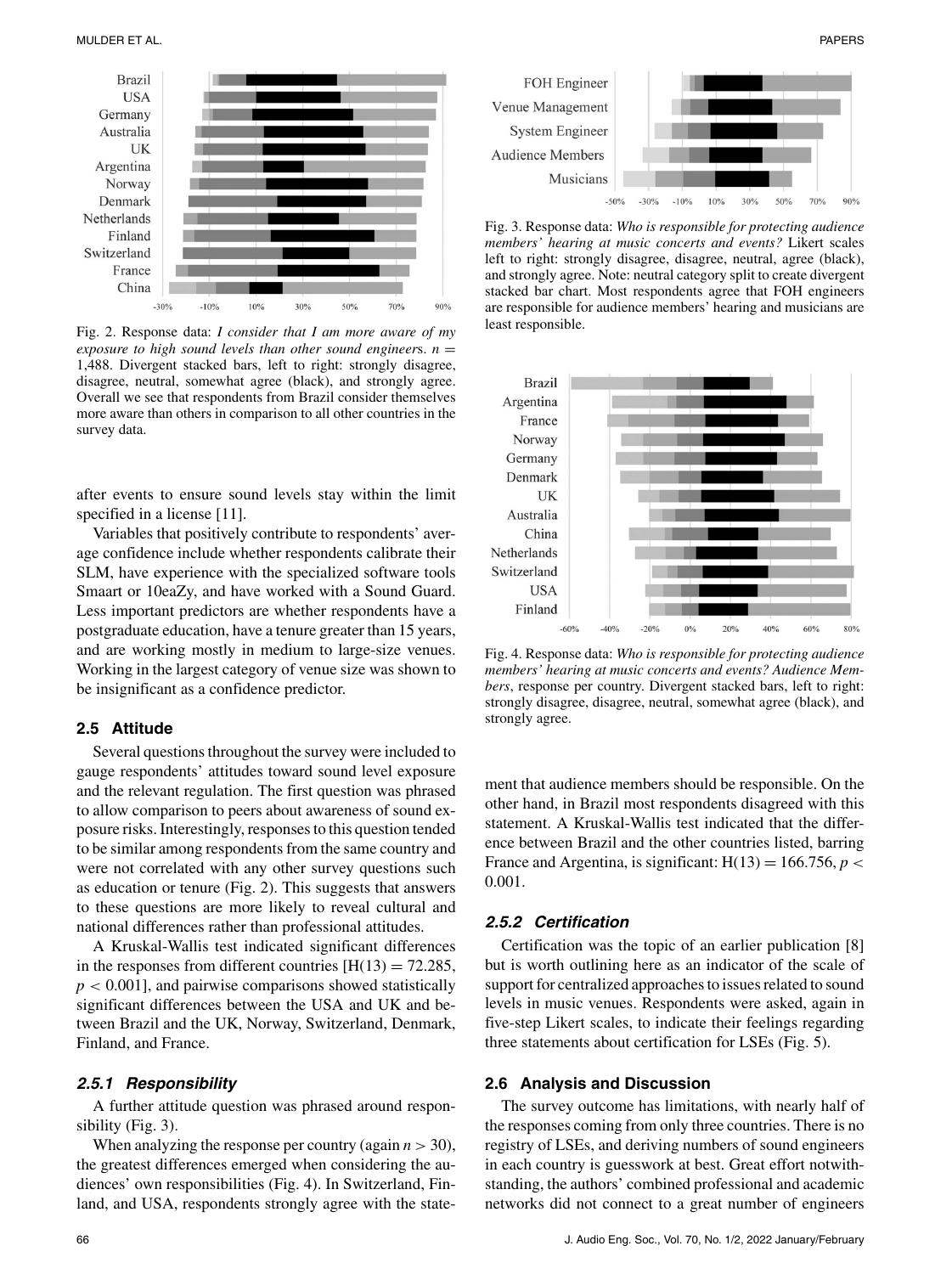



Fig. 5. Support (count) for a certification scheme  $(n = 1,629)$ . Left to right: strongly disagree, disagree, neutral, somewhat agree (black), and strongly agree. Respondents are divided whether the profession should be regulated, but those in favor are positive about signing up to a certification scheme and/or training to join such a scheme.

in large countries such as India, China, or Indonesia. The number of responses per country varied greatly, for example 19 responses per million population from Norway (5.3 million), 6 responses per million population from the UK and Northern Ireland (67 million), and 1 response per million population from Brazil (211 million). Consequentially, strong conclusions cannot be drawn here.

Despite these limitations, the survey outcomes do represent a wide range of LSEs at different levels within the industry, with varying levels of knowledge and experience. Analyses found no significant correlations between the sound level metrics questions  $(L_{eq}$ -weighting and time frame) and other surveyed variables such as tenure, education and training, attitudes toward health, or country.

The survey does indicate, however, a strong desire among for an  $L_{Aeq}$  integration time frame of 15 min or less and the use of  $L_{\text{Aeg}}$  as the primary weighting (see Tables 4 and 5). Another notable outcome is strong support for a certification scheme for LSEs in the field of sound level monitoring, which reflects the strong sense of responsibility LSEs demonstrate in managing and controlling sound levels.

# **3 REAL-WORLD DATA ANALYSIS**

While sound level regulations are often developed and implemented with a focus on minimizing risks to the audience and annoyance to the local community, it is critical to understand how regulations (as well as sound level monitoring practice) can affect the engineering and listening experience at a live event. While audience safety is critical to support, it is also important to avoid regulations that detract from the audience experience, namely in terms of overall sound pressure level and musical dynamics. Central to this is providing timely and meaningful information to the sound engineer to facilitate their job to simultaneously achieve a "democracy of sound" (high-quality audio in every seat in a venue) while complying with local sound level regulations.

Three datasets (A, B, and C) of live event sound level measurements exist from the authors' previous work: (A) 23 performances across two stages at a music festival in the USA [12], (B) 130 performances over a 5-year period

Table 9. Macro analysis of live event datasets A (single music festival) and B (five years from an international touring act). Gray cells represent statistically weak relationships ( $p > 0.05$ ). Dataset B uses  $L_{eq,1min}$  data, rather than the ideal  $L_{eq,1s}$  data,

making live dynamic range (LDR) analysis less accurate.

| Venue type | Audience size | Event type | Engineer | $\ensuremath{\mathop{\vphantom{\rule{1ex}{0.5ex}}}}\nolimits_{\mathsf{Aeq}}$ limit | limit<br>Çeq | Analysis group | Group size (N) | $L_{Aeq}(dBA)$ | $L_{\text{Ceq}}$ (dBC) | $DR_A$ (dBA) | LDR <sub>C</sub> (dBC) |
|------------|---------------|------------|----------|------------------------------------------------------------------------------------|--------------|----------------|----------------|----------------|------------------------|--------------|------------------------|
|            |               |            |          |                                                                                    |              |                | Dataset A      |                |                        |              |                        |
|            |               |            |          | X                                                                                  |              | No             | 12             | 98.4           | 109.9                  | 6.22         | 5.42                   |
|            |               |            |          |                                                                                    |              | Yes            | 11             | 96.0           | 107.1                  | 5.37         | 7.26                   |
|            |               |            |          |                                                                                    |              | Local          | 10             | 94.7           | 107.4                  | 5.43         | 7.77                   |
|            |               |            | X        |                                                                                    |              | Touring        | 13             | 97.6           | 108.8                  | 6.45         | 5.18                   |
|            |               |            |          |                                                                                    |              | Small          | 9              | 94.7           | 107.7                  | 5.37         | 7.26                   |
|            | Χ             |            |          |                                                                                    |              | Medium         | 7              | 97.6           | 108.6                  | 6.56         | 5.96                   |
|            |               |            |          |                                                                                    |              | Large          | :7             | 98.3           | 111.0                  | 5.81         | 5.18                   |
|            |               |            |          |                                                                                    |              |                | Dataset B      |                |                        |              |                        |
| X          |               |            |          |                                                                                    |              | Indoor         | 69             | 99.9           | 117.9                  | 4.39         | 7.56                   |
|            |               |            |          |                                                                                    |              | Outdoor 61     |                | 99.1           | 116.9                  | 4.67         | 7.69                   |
|            |               | X          |          |                                                                                    |              | Tour           | 70             | 99.9           | 117.9                  | 4.39         | 7.59                   |
|            |               |            |          |                                                                                    |              | Festival       | 60             | 99.1           | 116.9                  | 4.65         | 7.66                   |
|            |               |            |          | X                                                                                  |              | No             | 77             | 100.1          | 117.5                  | 4.50         | 7.56                   |
|            |               |            |          |                                                                                    |              | Yes            | 53             | 98.7           | 116.9                  | 4.60         | 7.71                   |
|            |               |            |          |                                                                                    | Χ            | N٥             | 138            | 99.7           | 117.4                  | 4.56         | 7.63                   |
|            |               |            |          |                                                                                    |              | Yes            | 3              | 99.5           | 113.2                  | 4.28         | 7.22                   |

(tour dates and festivals) from an international touring act [13], and (C) 137 performances within a single year (tour dates and festivals) in the Netherlands and Belgium [11]. While all datasets have been analyzed in previous research, a partial re-analysis will be conducted here, leading to a comprehensive inspection of the effect that sound exposure regulations and monitoring practice can have on sound levels and musical dynamics at live events.

#### **3.1 Macro Analysis**

Datasets A and B allowed for a macro analysis with variables including (the presence of)  $L_{Aeq}$  or  $L_{Ceq}$  limits, type of sound engineer (touring or local), size of the audience (small, medium, or large), type of venue (indoor or outdoor), and type of event (tour or festival). The results are presented in Table 9. To determine which variety of test was appropriate, all data were tested in MATLAB (The MathWorks Inc., Natick, MA) to see if they were normally distributed. Anderson-Darling tests were used for this purpose. In all cases, the data was found to be normally distributed, meaning that an analysis of variance test would be appropriate. The null hypothesis for all tests was that there was no significant difference in the statistic under inspection due to the variable(s) under test.

First, it is useful to inspect factors affecting sound levels, which are unrelated to regulations. At the large outdoor music festival in dataset A, roughly half of the 23 performances were mixed by touring engineers, and the other half were mixed by the local system engineers. Touring engi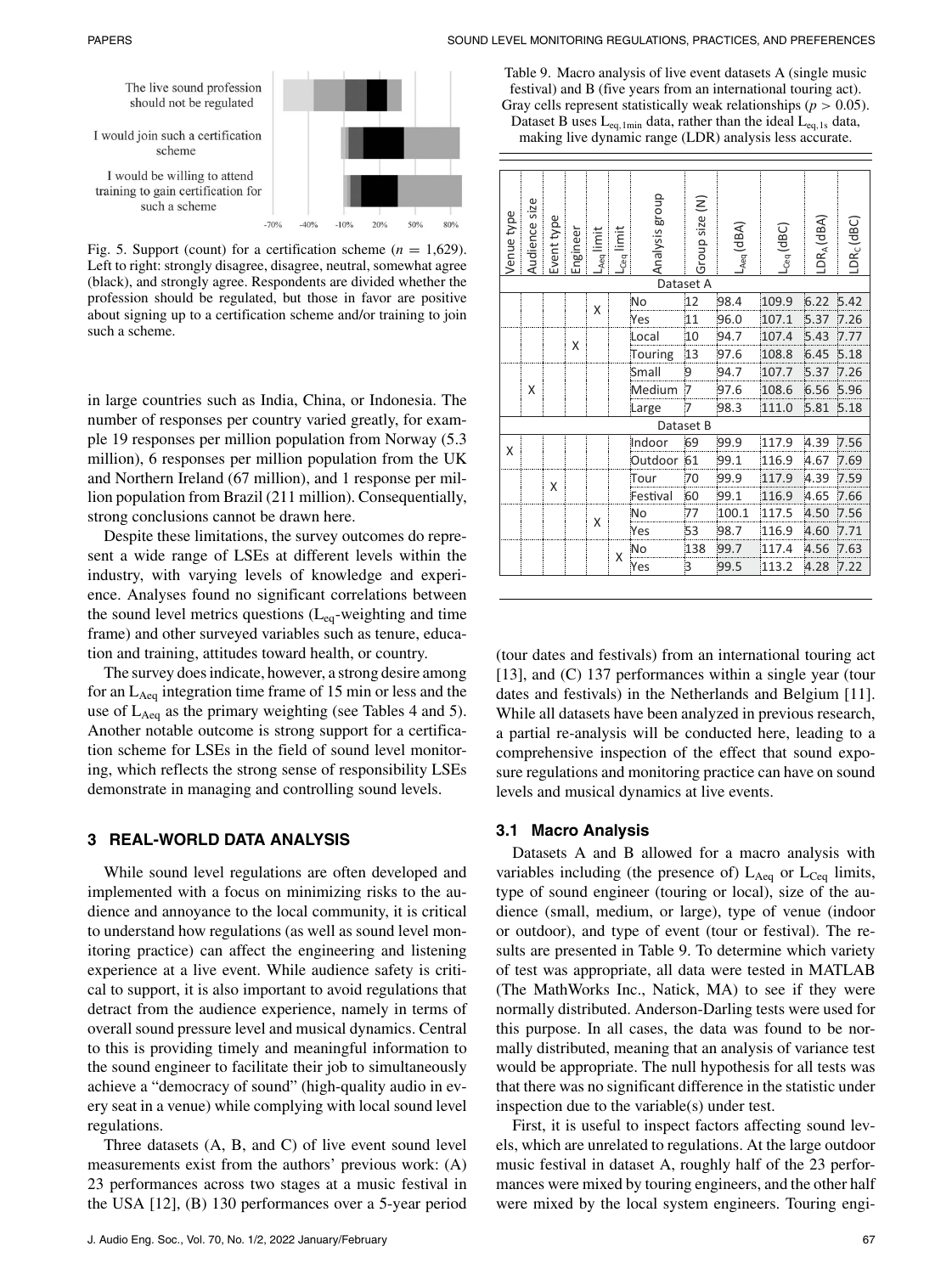neers were found to mix at an average  $L_{Aeq,1s}$  nearly 3 dBA above the local engineers ( $p = 0.006$ ). The local engineers were directly answerable to the event management for any sound level infringements, and these engineers worked for the sound system provider, hence would be less inclined to drive the system to its limits. While a similar trend was observed for  $L_{\text{Ceq,1s}}$ , the findings were not significant ( $p =$ 0.138).

Crowd size was tracked across the duration of the music festival in dataset A, which was found to be a significant factor ( $p = 0.0454$ ) for L<sub>Aeq,1s</sub>. This indicates that sound engineers respond to varying crowd size, reducing playback level for smaller audiences that are concentrated closer to the stage. No such effect was found for  $L_{\text{Cea,1s}}$ , which can be explained by the subwoofer system being controlled by a separate fader on the mixing desk in this instance. A comprehensive analysis of this dataset has been previously presented in [12].

Dataset B (drawn from five years of data collected by the same sound engineer touring with an international touring act) covers dedicated tour date performances and sets at music festivals. The majority of tour dates were indoors, and all but one festival was outdoors, hence the similarity in the statistics between these two. The indoor events were consistently 1 dB higher in  $L_{Aeq,1min}$  and  $L_{Ceq,1min}$  $(p < 0.001$  and  $p = 0.0128$ , respectively). This can be attributed to the effect of room acoustics for indoor venues. The act has notoriously high stage levels, hence an identified correlation between overall sound level and venue size (as identified in a previous study [13]) due to the engineer having to increase the main sound system's level to overcome to excessive sound levels from the stage and the venue's acoustic response. A previous study [13] identified the quality of acoustic design of indoor venues as critical to facilitate adherence to local sound level regulations while maintaining a high-quality listening experience. It should be noted that the indoor/outdoor (and consequently the tour date/festival analysis) was the only category found to significantly influence A-weighted musical dynamics (*p*  $= 0.002$ ). Again, this can be attributed to room acoustics for indoor venues, where live dynamic range (LDR) [14] was noticeably lower indoors due to masking effects from the room acoustics.

Fifty-three out of the 130 events included within dataset B had  $L_{Aeq}$  sound level limits in place. The presence of such a limit was shown to significantly influence  $L_{Aeq,1min}$  ( $p <$ 0.001) in a similar manner seen in dataset A. The presence of an  $L_{Aeq}$  limit also resulted in  $L_{Ceq,1min}$  to be roughly 1 dB lower ( $p = 0.011$ ). Three out of 130 events within dataset B had  $L_{Ceq}$  limits in place. Having such a limit in place significantly influenced  $L_{\text{Ceq, 1min}}$  ( $p < 0.001$ ), but the sparsity of the dataset in this regard makes this a weak conclusion.

#### *3.2 Micro Analysis*

The three datasets (A, B, and C) cover a wide variety of sound level regulations in terms of  $L_{eq}$  limit and time frame. This allows for a micro analysis inspecting the effect of specific regulations on overall sound level, musical dynamics, and limit violations. First, an analysis of the datasets can be carried out based on the effect of specific  $L_{Aeq}$  limits and time frames on average  $L_{Aeq,1s}$  (relative to the limit) and  $L_{Ceq,1s}$  (Fig. 6).

The observed trend for the  $L_{Aea,1s}$  shows that lower level limits and longer time frames permit higher short-term sound levels. With time frames greater than 15 min, the sound engineer will not receive timely information of a potential limit violation. This delayed response has the potential to cause higher levels relative to the imposed limit. This can be observed by analyzing the data in relation to the limit (Fig. 7).

The left plot in Fig. 7 supports the idea that a combination of lower limits and longer time frames results in greater level violations, although time above the limit does not necessarily indicate a level violation, since the analysis is based on  $L_{Aeq,1s}$  data rather than data using the imposed time frame. This analysis reveals that longer integration times have the potential to allow the engineer to utilize greater musical dynamic range in the performance without risking a level violation.

The raw 1-s or 1-min data from each event was processed with its specific  $L_{eq}$  time frame (shown on the right plot in Fig. 7) to give indication of the nature of any level violation. Over the 301 performances covered by the three datasets, there was not a single instance of  $L_{Aeq,T}$  being more than 1 dBA over the limit on average (there may have been short instances of higher level violations, but this analysis looks at the average level of limit violation). The events with the greatest average level violation have either very short (1 or 5 min) time frames or low limits (98 dBA or lower). Most events show insignificant limit violations, indicating that the engineers were working to comply with the local regulations.

A similar analysis was performed by inspecting the effect of specific  $L_{\text{Ceq}}$  regulations (Figs. 8 and 9), with the primary conclusion that  $L_{Ceq}$  limits of 110 dB present problems in terms of the ability to comply with the regulation, with limit violations identified up to 25% of an event's duration. The only higher limit levels showing any amount of violation were those using 5 min, indicating such a time frame is too short (which agrees with the  $L_{Aeq}$  analysis). As with the  $L_{\text{Aeq}}$  analysis, A-weighted data (in relation to the  $L_{\text{Ceq}}$ regulations) rises in level with the specific  $L_{\text{Ceq}}$  limit. There is no observable effect of time frame in this regard.

Lastly,  $L_{Aeq}$  and  $L_{Ceq}$  regulations can be analyzed for an effect on musical dynamics (Figs. 10 and 11). LDR was used to quantify the musical dynamics without any influence from recorded data that was outside of the control of the sound engineer (crowd noise) and unrelated to the musical content of the performance (stage banter between songs and necessary overall level adjustments) [14].

The LDR data shows a slight upward trend with increasing  $L_{Aeq}$  level limit and integration time, where again, short integration times (5 min or less) can severely limit musical dynamics in a performance because of the engineer's limited ability to allow for the occasional amplitude peak. This effect from the  $L_{Aeq}$  regulation is seen within the A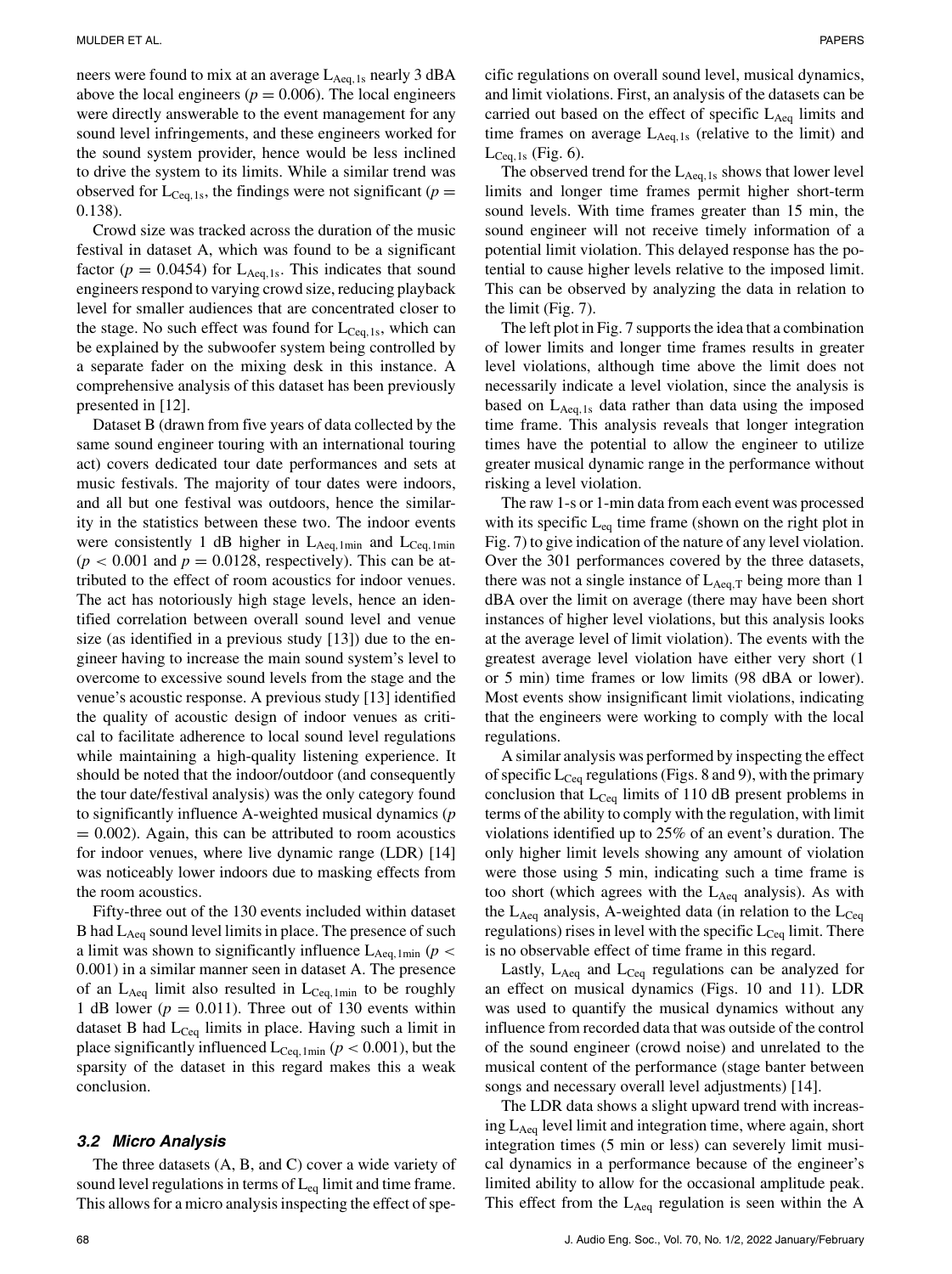

Fig. 6. Impact of  $L_{\text{Aeq}}$  regulations on  $L_{\text{Aeq},1s}$  (left, relative to the level limit) and  $L_{\text{Ceq},1s}$  (right). Bubble size represents number of instances of that specific regulation, and bubble shade represents the relative/absolute  $L_{eq}$  according to the color scale as indicated.

and C-weighted data. The  $L_{Ceq}$  regulation analysis shows a similar trend for the C-weighted data only, with higher level limits and longer integration times providing a greater amount of musical dynamics.

#### **4 CONCLUSIONS AND FURTHER WORK**

Combining three different analysis approaches, this paper reviews current regulations in place to limit the sound levels in music venues and events, either to reduce nuisance to neighbors or to reduce audiences' exposure to harmful sound levels. When reviewing the different limits set by such regulations it is easy to conclude that there is no standardization in approach or the specific metrics used to express SPL limits.

The survey of live sound engineers equally showed a great many different preferences toward such metrics; however  $L_{Aeq,15min}$ , followed by  $L_{Aeq,5min}$ , greatly stands out from other combinations. The survey also provided insight into the level of support from the live sound community worldwide to work with and adhere to sound level regulations.

At the same time, great differences can be seen in operational knowledge when it comes to understanding different metrics commonly in use, indicating that more can be done in education and training. The suggestion of a certification scheme for the currently unregulated live sound profession found great support from the survey respondents.

The support and willingness of many engineers to adhere to regulated maxima also emerges from the quantitative analysis of real-world sound level data. When considering the efficacy of regulation, where in place, the 15-min  $L_{eq}$ integration time appears to be advantageous considering these three key observations stemming from this research:







Fig. 8. Impact of  $L_{Ceq}$  regulations on  $L_{Aeq,1s}$  (left) and  $L_{Ceq,1s}$  (right, relative to the level limit).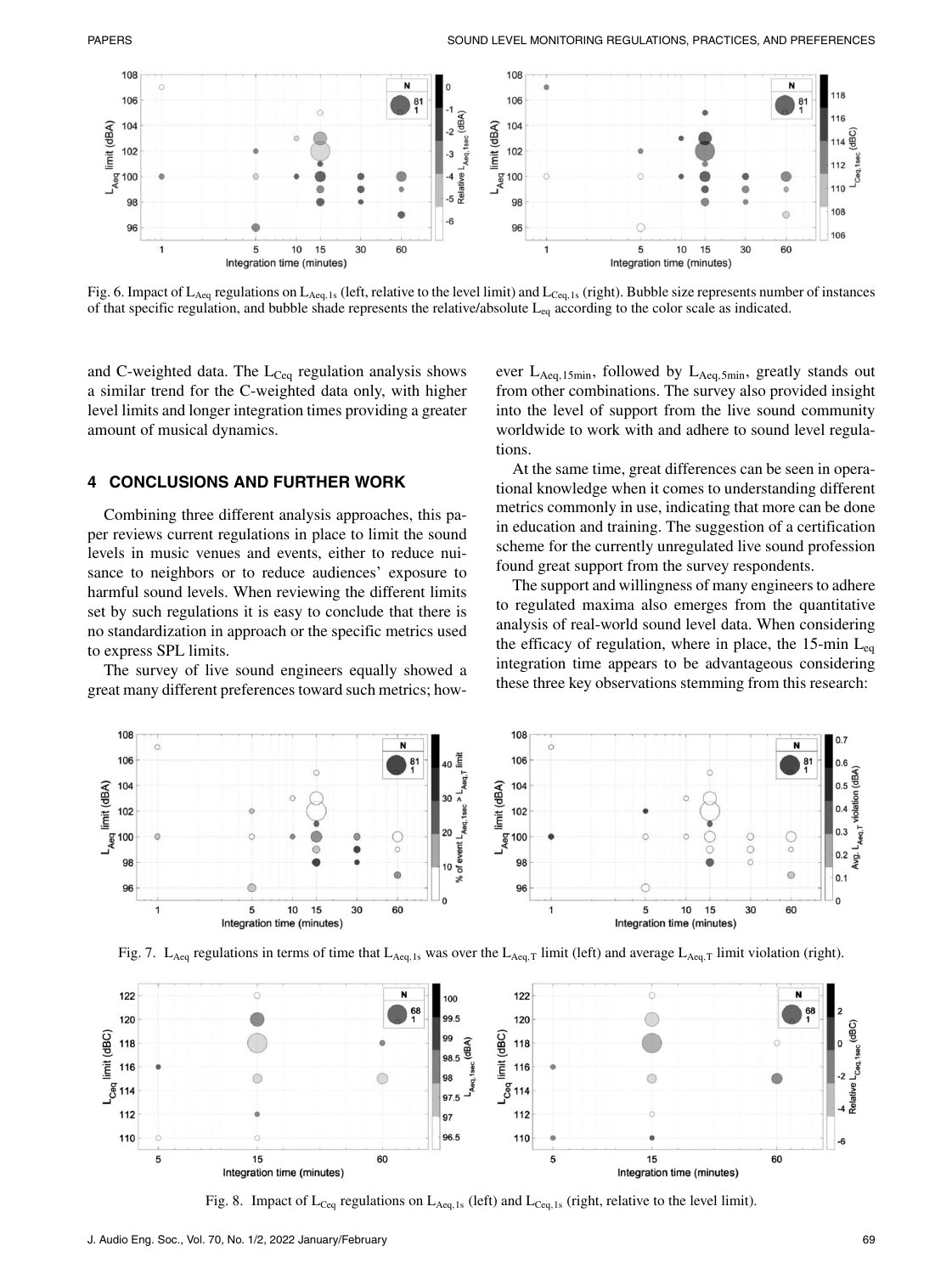

Fig. 9. L<sub>Ceq</sub> regulations in terms of time that L<sub>Ceq,1s</sub> was over the L<sub>Ceq,T</sub> limit (left) and average L<sub>Ceq,T</sub> limit violation (right).

- 1) Higher time frames allow for insufficient real time feedback to sound engineers as a concert progresses.
- 2) Higher time frames provide greater scope for sound engineers to explore a wider range of musical dynamics without risk of a level violation.
- 3) Lower time frames (specifically 5 min), even when combined with lower limits, result in more violations (expressed as time spent above the regulation maximum).

The investigation of a certification system for LSEs, specifically allowing certified LSEs to demonstrate their ability to work with sound level maxima, was already mentioned. At the time of writing, the authors are contributing to the WHO MLS initiative, focusing on the formulation of a global standard, foreseen to be released in the first half of 2022. One of the greater challenges with sound level regulations is found in smaller venues where acoustics conditions are generally suboptimal, and whether a one-size-fits-all standard can be created that works in venues of any size remains a question. An earlier study looking at levels in seven small urban venues in Melbourne [15] is currently being replicated in similar venues in Perth, Australia, with a publication forthcoming.

Overall, the research presented in this paper reveals that live sound engineers are willing and able to provide a high-quality live music listening experience to audiences while simultaneously preventing excessive sound exposure or noise pollution. This is provided, however, that the sound level regulations in place do not overly restrict the engineer (as with low  $L_{eq}$  maxima or short time frames), and the engineer has access to efficient and effective sound level monitoring and management education, tools, and advice. Improved sound level monitoring and management tools are the focus of the third and final paper in this series.







Fig. 11. Impact of  $L_{\text{Ceq}}$  regulations effects on musical dynamics (LDR) for A-weighted (left) and C-weighted (right) data.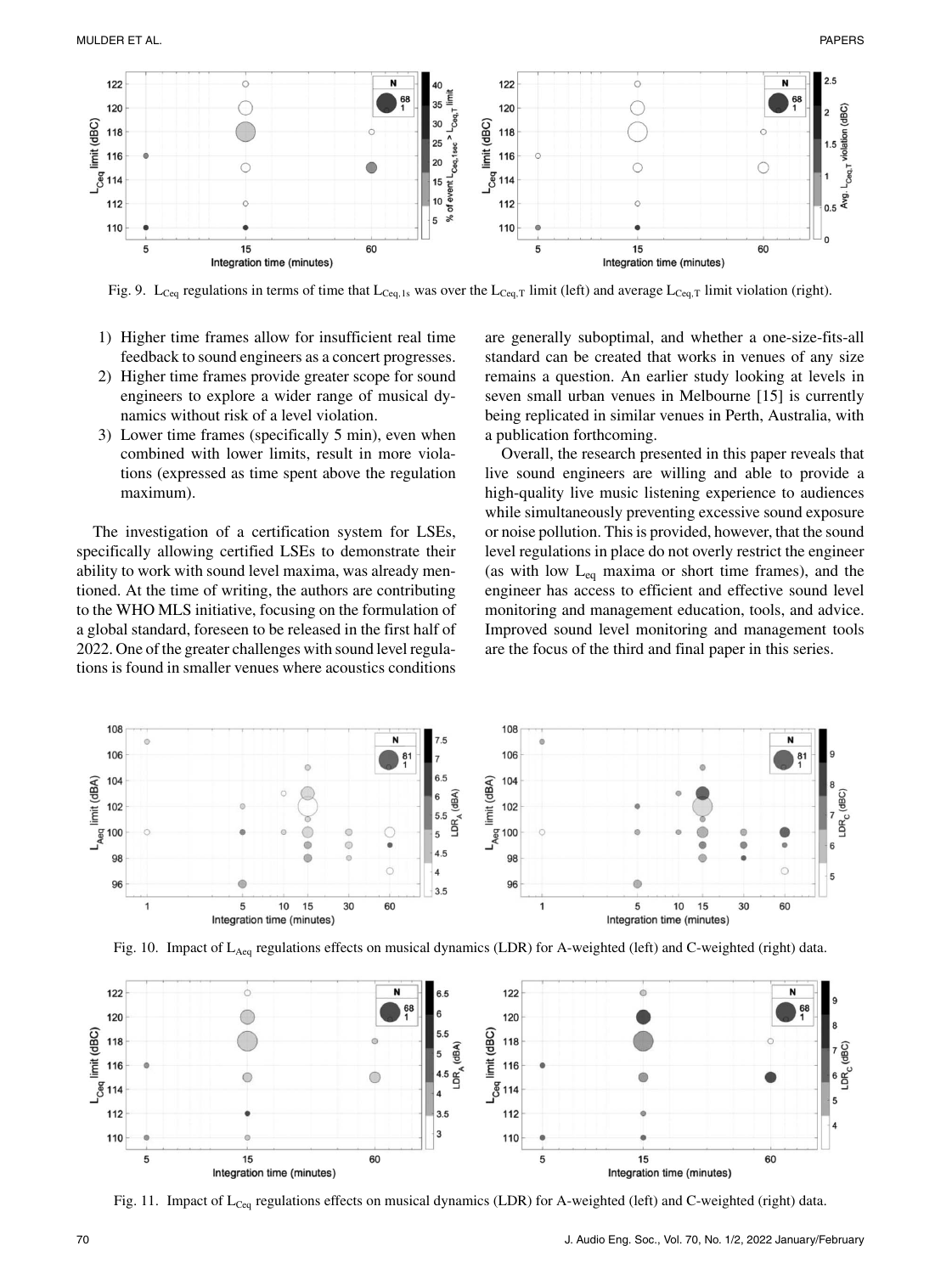# **5 ACKNOWLEDGMENT**

We thank Dr. Elizabeth Beach for her help with the ethics approval process and design of the survey and Prof. Xander Lub for his help with the analysis.

# **6 REFERENCES**

[1] A. J. Hill (chairman and editor), *Understanding and Managing Sound Exposure and Noise Pollution at Outdoor Events*. Audio Engineering Society Technical Document AESTD1007.1.20-05 (2020 May).

[2] E. F. Beach, R. Cowan, J. Mulder, and I. O'Brien, "Applying the Hierarchy of Hazard Control to Regulation of Sound Levels in Entertainment Venues," *Ann. Work Expos. Health*, vol. 64, no. 4, pp. 342–349 (2020 May). [http://doi.org/10.1093/annweh/wxaa018.](http://doi.org/10.1093/annweh/wxaa018)

[3] J. Mulder and S. McGinnity, "Sound Level Measurement, Monitoring, Management, and Documentation in Music Venues," Tech. Rep. (2020 May). [https://cdn.who.](https://cdn.who.int/media/docs/default-source/documents/health-topics/deafness-and-hearing-loss/monograph-on-sound-level-measurement-management-and-documentation-in-music-venues.pdf) [int/media/docs/default-source/documents/health-topics/](https://cdn.who.int/media/docs/default-source/documents/health-topics/deafness-and-hearing-loss/monograph-on-sound-level-measurement-management-and-documentation-in-music-venues.pdf) [deafness-and-hearing-loss/monograph-on-sound-level](https://cdn.who.int/media/docs/default-source/documents/health-topics/deafness-and-hearing-loss/monograph-on-sound-level-measurement-management-and-documentation-in-music-venues.pdf)[measurement-management-and-documentation-in-music](https://cdn.who.int/media/docs/default-source/documents/health-topics/deafness-and-hearing-loss/monograph-on-sound-level-measurement-management-and-documentation-in-music-venues.pdf)[venues.pdf.](https://cdn.who.int/media/docs/default-source/documents/health-topics/deafness-and-hearing-loss/monograph-on-sound-level-measurement-management-and-documentation-in-music-venues.pdf)

[4] M. Ebner and J. Knoll, *Gehörgefährdung des Publikums bei Veranstaltungen: Kommentar zu DIN 15905-5* (Beuth Verlag, Berlin, Germany, 2019).

[5] J. Mulder, I. O'Brien, and R. Cowan E. F. Beach, "Overview of Laws and Regulations Aimed at Protecting the Hearing of Patrons Within Entertainment Venues," *Eur. J. Public Health*, vol. 31, no. 1, pp. 227–233 (2020 Oct.). [http://doi.org/10.1093/eurpub/ckaa149.](http://doi.org/10.1093/eurpub/ckaa149)

[6] R. Cowan, E. F. BeachJ. Mulder, and I. O'Brien, "Regulations to Reduce Risk of Hearing Damage in Concert Venues," *Bull. World Health Organ.*, vol. 98, no. 5, pp. 367– 369 (2020 Apr.). [http://doi.org/10.2471/BLT.19.242404.](http://doi.org/10.2471/BLT.19.242404)

[7] B. Berglund, T. Lindvall, and D. H. Schwela (Eds.), *Guidelines for Community Noise* (World Health Organization, Geneva, Switzerland, 1999). [https://www.who.int/](https://www.who.int/docstore/peh/noise/Comnoise-1.pdf) [docstore/peh/noise/Comnoise-1.pdf.](https://www.who.int/docstore/peh/noise/Comnoise-1.pdf)

[8] J. Mulder, A. Hill, J. Burton et al. "Education and Certification in Sound Pressure Level Measurement, Monitoring and Management at Entertainment Events," in *Proceedings of the AES Audio Education Conference* (2021 Jul.), paper 37.

[9] S. McGinnity, E. F. Beach, R. S. C. Cowan, and J. Mulder, "The Hearing Health of Live-Music Sound Engineers," *Arch. Environ. Occup. Health*, vol. 76, no. 6, pp. 301–312 (2020 Oct.). [http://doi.org/10.1080/19338244.](http://doi.org/10.1080/19338244.2020.1828241) [2020.1828241.](http://doi.org/10.1080/19338244.2020.1828241)

[10] A. Jamieson, "Use of and Attitudes Towards Hearing Protection in the Sound and Music Industries: Results of a Pilot Survey," in *Proceedings of the AES 58th International Conference on Music Induced Hearing Disorders* (2015 Jun.), paper 1-2.

[11] M. Kok, "Sound Level Measurements & Control at Large Dance Events," in *Proceedings of the AES 58th International Conference on Music induced Hearing Disorders* (2015 Jun.), paper 4-2.

[12] M. Kok, J. Mulder, A. J. Hill et al., "A Case Study on Sound Level Monitoring and Management at Large-Scale Music Festivals," in *Proceedings of the Institute of Acoustics Conference on Reproduced Sound*, vol. 41, no. 3 (Bristol, UK) (2019 Nov.).

[13] A. J. Hill, and J. Burton, "A Case Study on the Impact Live Event Sound Level Regulations Have on Sound Engineering Practice," in *Proceedings of the Institute of Acoustics Conference on Reproduced Sound*, vol. 42, no. 3 (2020 Nov.).

[14] A. J. Hill, J. Mulder, J. Burton, M. Kok, and M. Lawrence, "Sound Level Monitoring at Live Events, Part 1—Live Dynamic Range," *J. Audio Eng. Soc.*, vol. 69, no. 11, pp. 782–792 (2021 Nov.). [https://doi.org/10.17743/](https://doi.org/10.17743/jaes.2021.0050) [jaes.2021.0050.](https://doi.org/10.17743/jaes.2021.0050)

[15] J. Mulder, E. F. Beach, and R. Cowan S. McGinnity, "Management of Sound Levels in Live Music Venues," *J. Audio Eng. Soc.*, vol. 67, no. 12, pp. 972–985 (2019 Dec.). [https://doi.org/10.17743/jaes.2019.0044.](https://doi.org/10.17743/jaes.2019.0044)